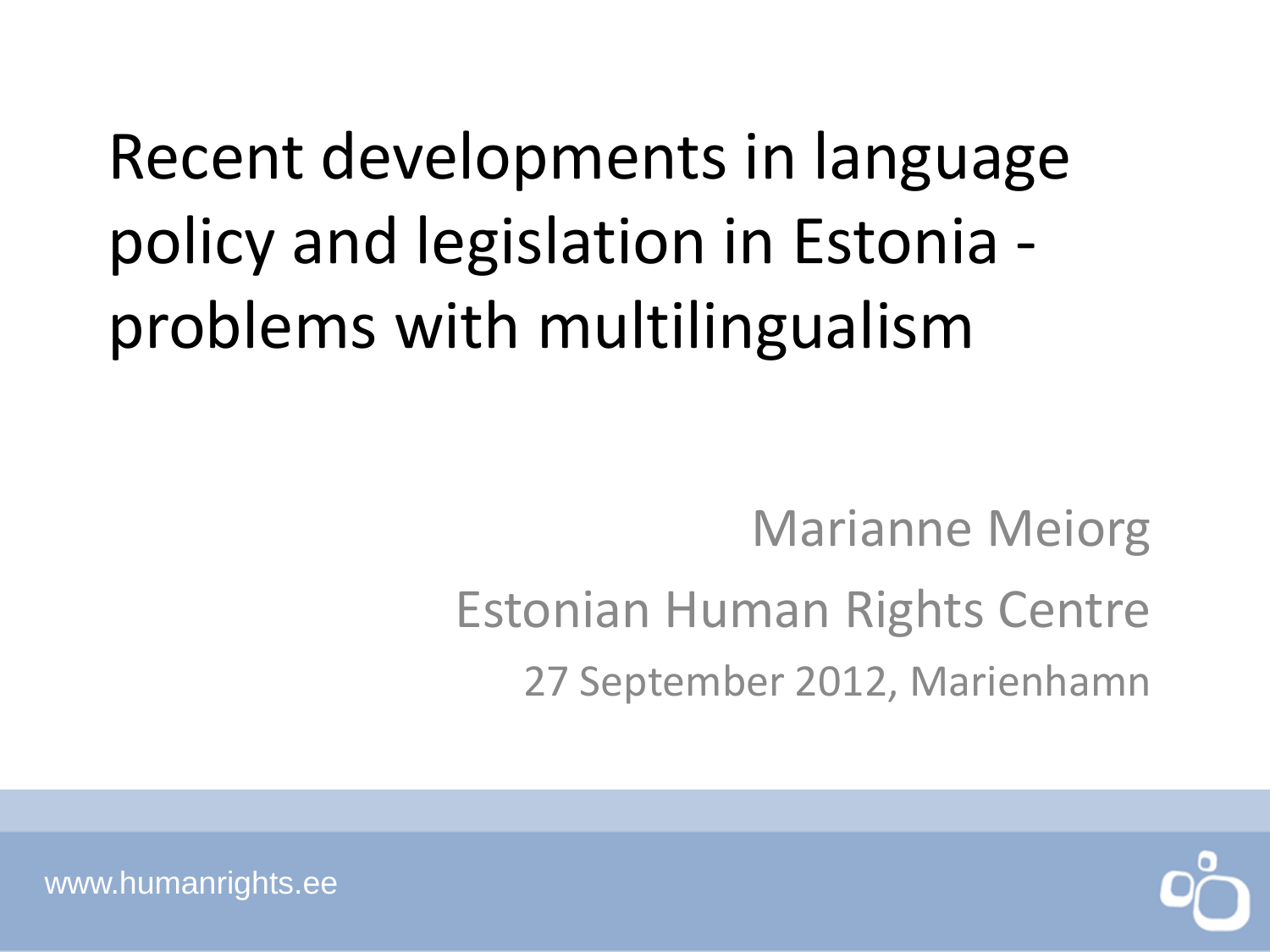# Background

Census 2011 – 1,294,236 persons

- Nationalities (ethnic origin) 192
- Languages 157 different languages spoken as mother tongue
- Dialects 10% of the population

 $\circ$  Võro – 87 048 (6,7%), incl. Seto – 12 549 (0.97%)



www.humanrights.ee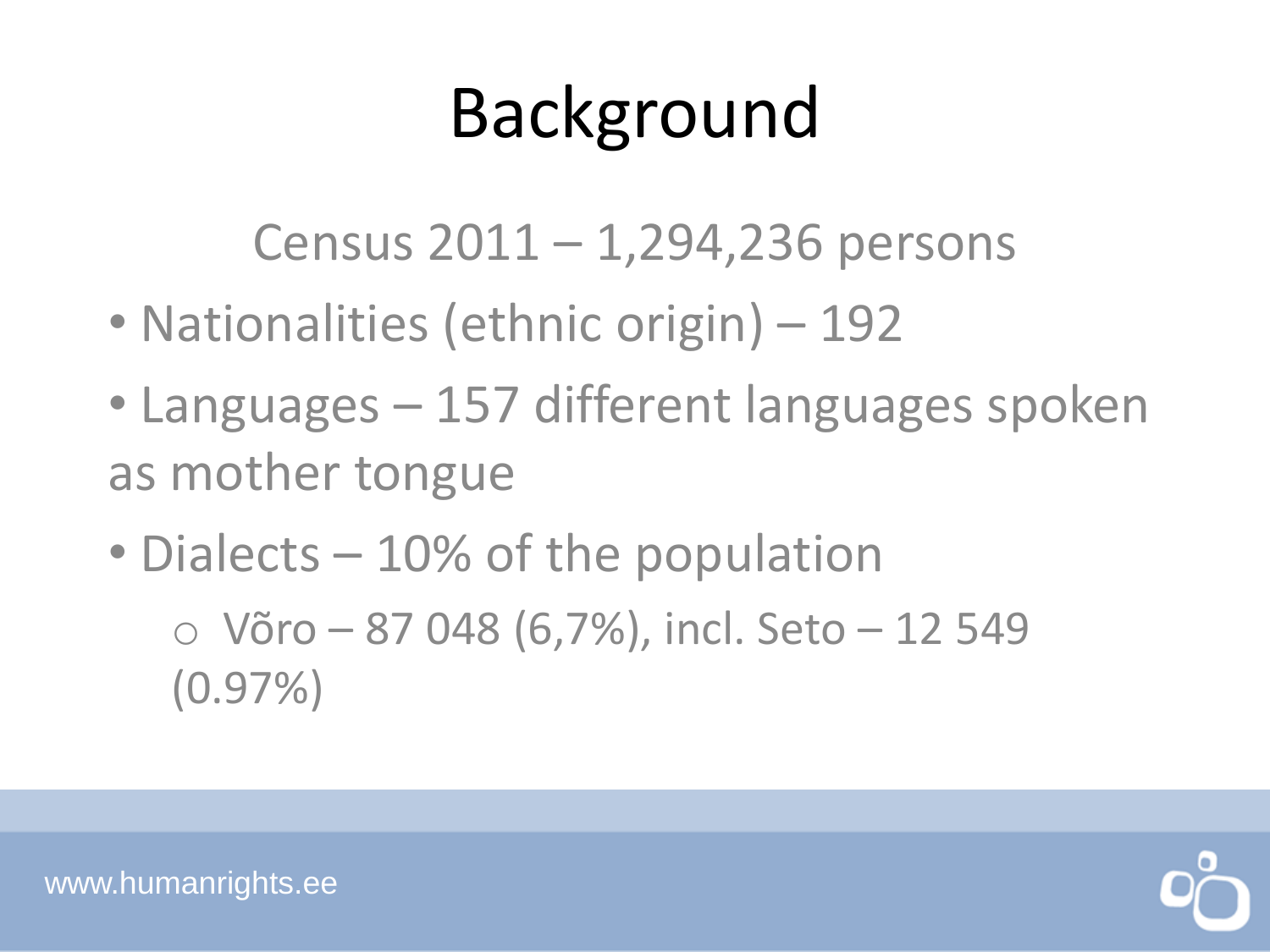• Main legal acts

o Constitution – state language and general principles

o Language Act – recently extensively amended o Estonian Literary Standard

• Main policy documents

o Development Plan of the Estonian Language 2011-2017 (replaces former Strategy of the Estonian Language 2004-2010)

o Estonian Strategy of Foreign Languages 2009- 2015

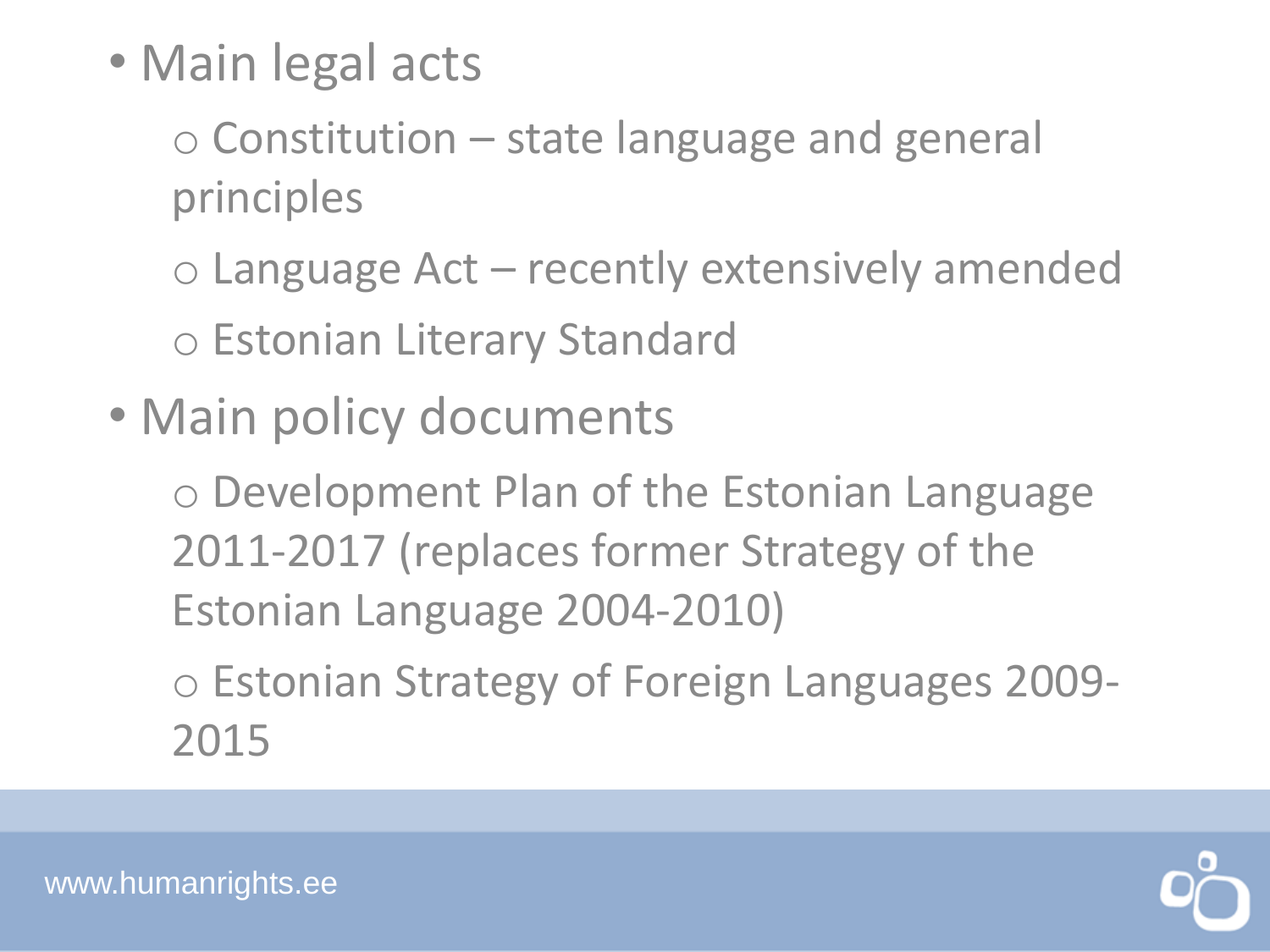# View on foreign language

- Learning of foreign language encouraged
- Foreign language as a mother tongue problematic
- Special position of languages of national minorities

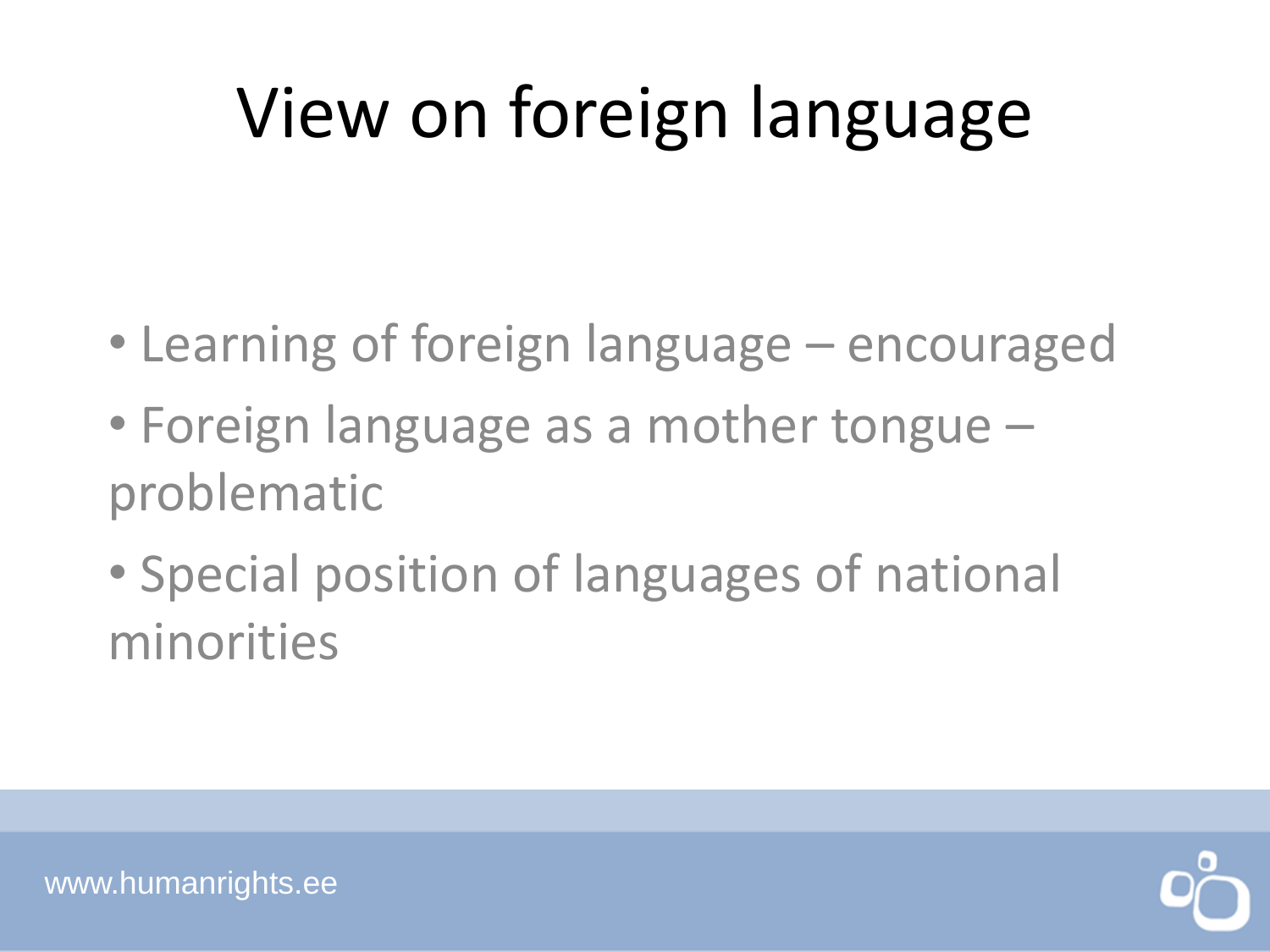### Estonian language

- State language privileged position
- Constitution's main purpose is to protect Estonian nation, language and culture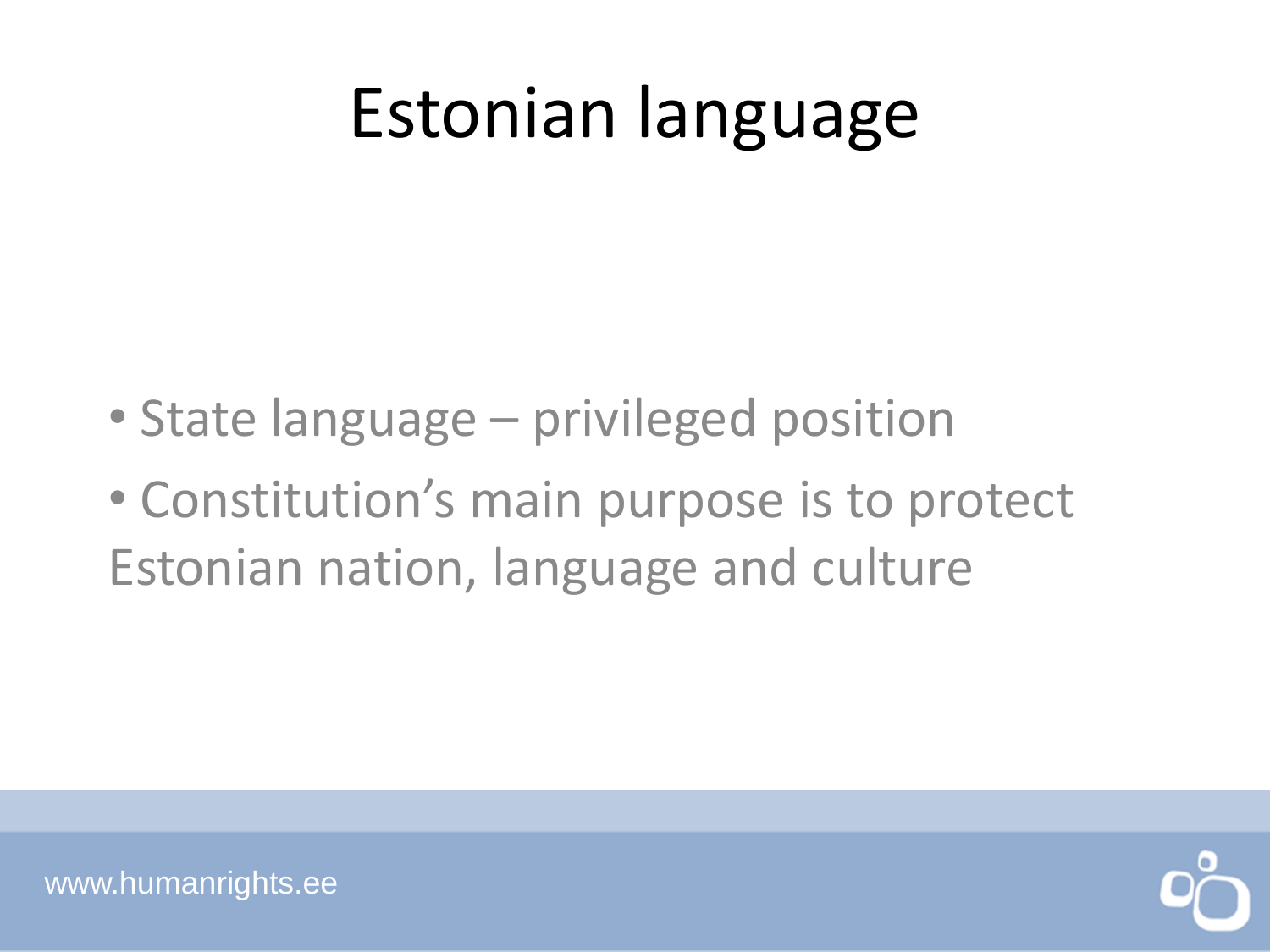# Multiple identity / mother tongue?

- Presumed no to be a possibility
- Võro and Seto language communities are therefore confusing to handle by the authorities
	- o bi-lingual
	- o double cultural identity

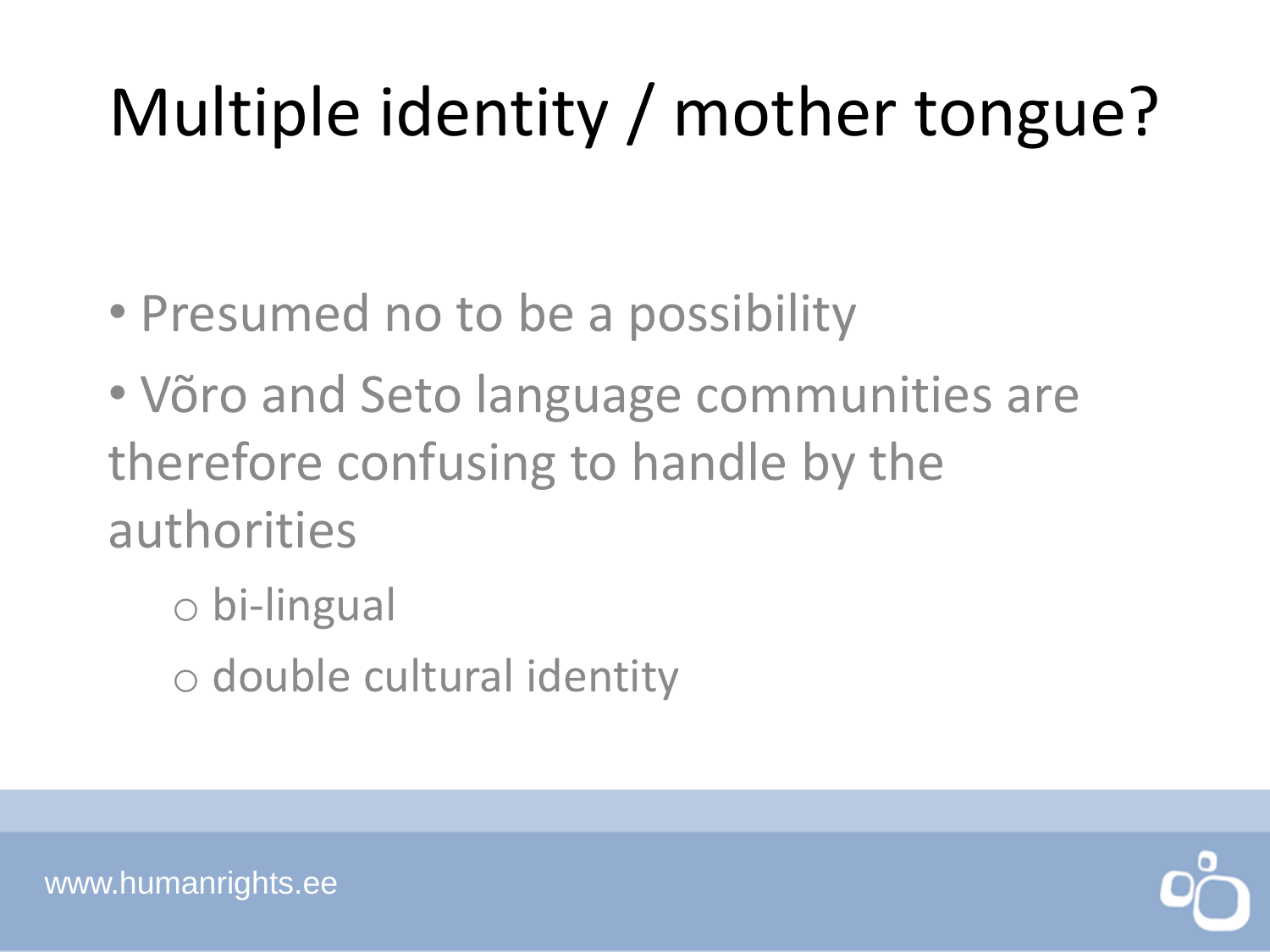# New Language Act 2011

- the Estonian Literary Standard
- the Sign language
- Regional varieties of Estonian language o Dialects - Place Names Act o Dialect languages - Language Act 2011

Regional language? – advocated by the Seto and Võro language communities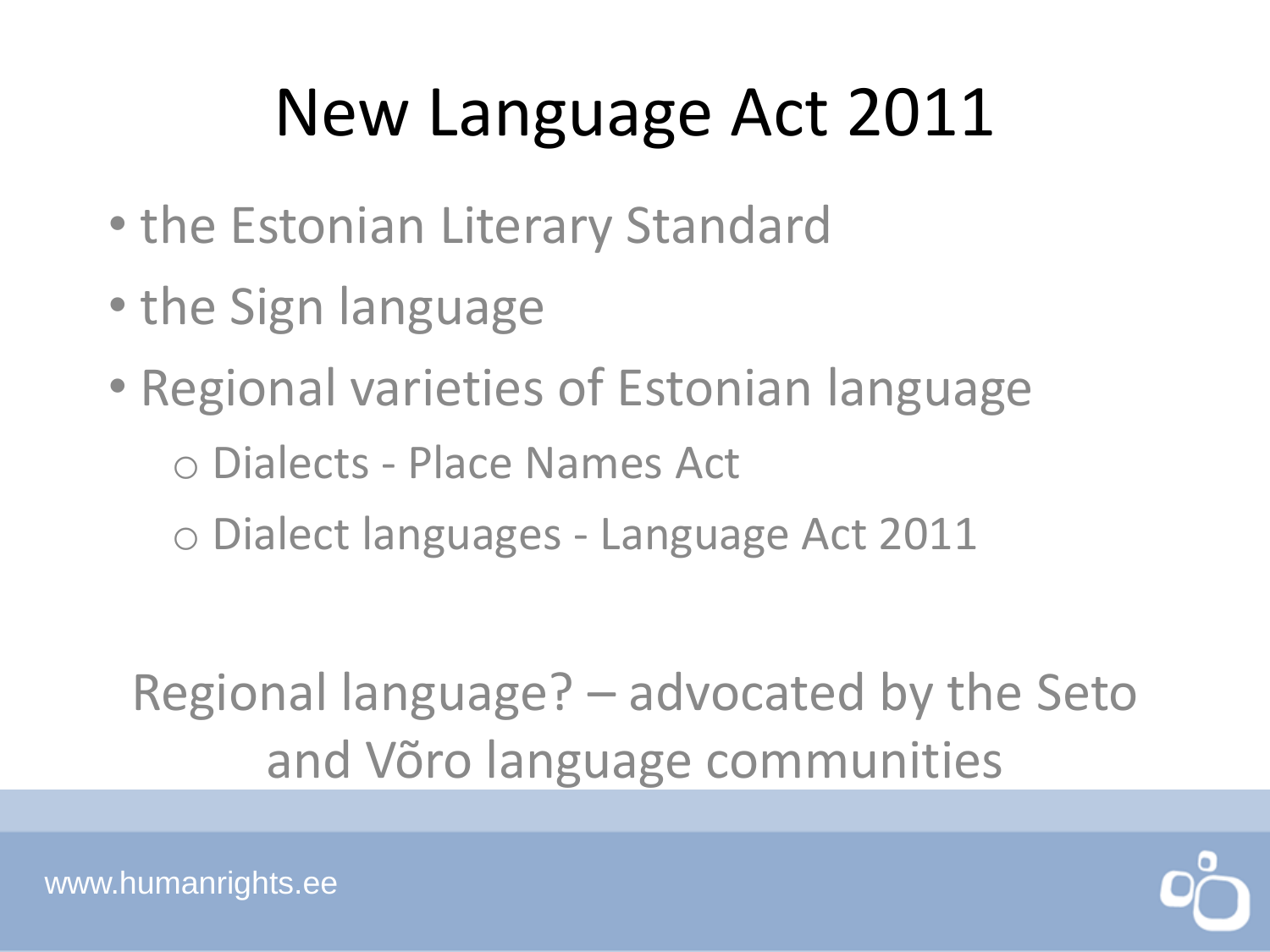## New Language Act 2011

Now clear rules on how, when and where regional varieties can be used:

- In official use (by public authority) in parallel with Estonian corresponding to the Standard (municipality with historical links to the variety)
- In public use (public information and provision of services by private persons) – freely, no translation required

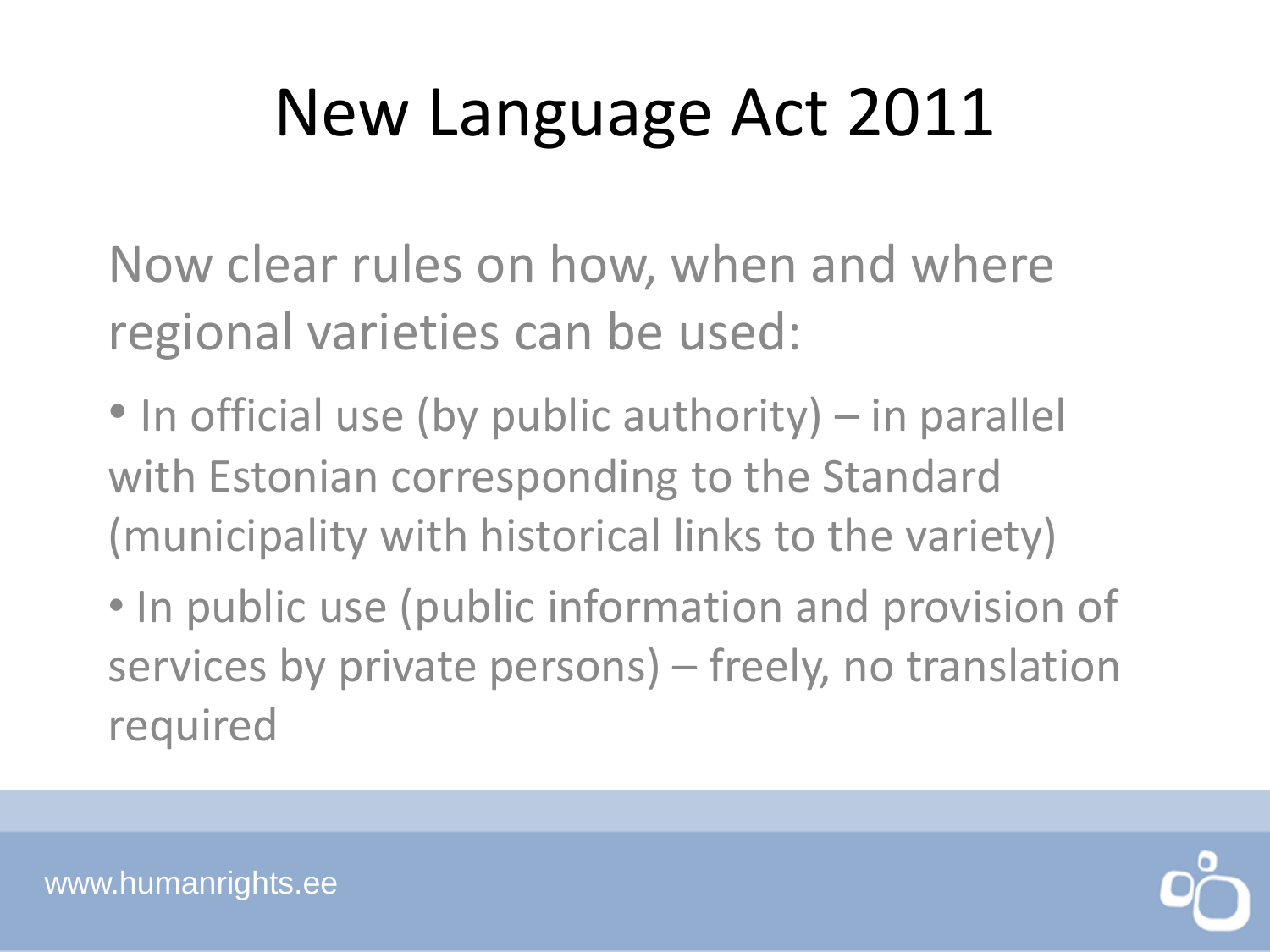#### So what's wrong - why do I think there is a problem with multilingualism?

**First**, parliament was still not prepared to recognise the Võro and Seto languages as (regional) languages

**Second**, the discussions during the drafting of the new Language Act are especially revealing of the fear towards multilingualism